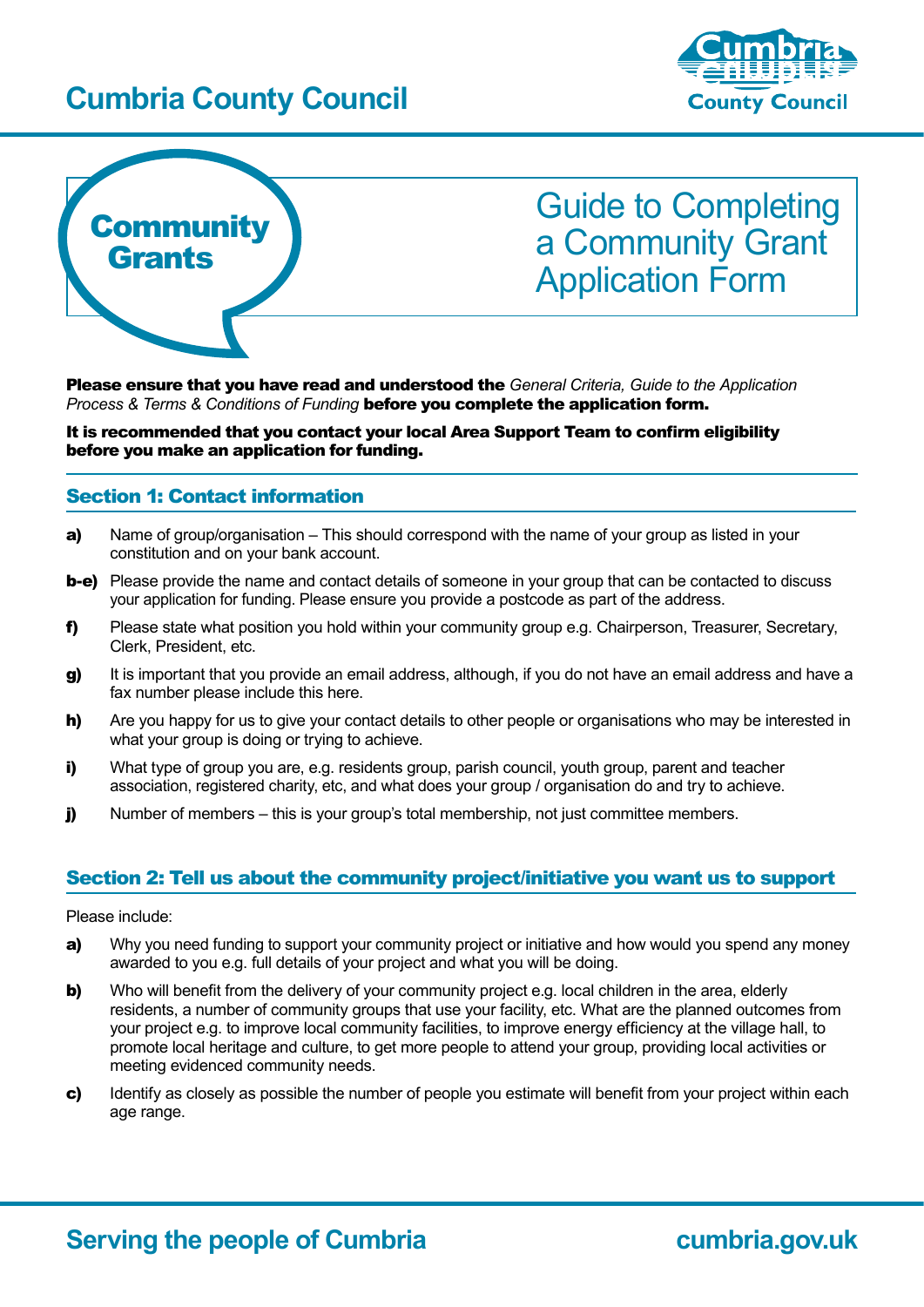- d) Please give an estimated or actual start date for your project. Please note: we will not be able to fund projects that have already started or indeed completed before the application has been considered.
- e) Be as accurate as possible by describing the community(s), neighbourhood(s), village(s) or town(s) that your project will be delivered in or impact upon. In the case of district wide projects please state this. We advise speaking to your local Area Support Team and also completing the area breakdown sheet for the relevant area (available on our web site or from the Area Support Team office).

## Section 3: Achieving our council plan and local community priorities.

See General Guidance Notes, Criteria and the separate information sheet outlining the key County Council priorities in your area. This is available from your local Area Support Team Office.

In order to ensure the County Council meets its key priorities you need to describe how your project will use any funding awarded to meet those key priorities.

Cumbria County Council will only fund projects working towards outcomes that match its key priorities. All of the information provided in this section will be used to assess your project and its suitability for a grant.

If you need any further assistance with regards to this please contact your local Area Engagement Officer.

## Section 4: Financing your project/initiative

- a) When assessing your project costs, be as accurate as possible. Please note you will be required to supply estimates and a full detailed breakdown of costs to support this information. You can use our Community Project Budget Planner to assist you with this.
- b) Applications for less than 100% of costs are preferred and groups are advised to ensure other sources of funding are used.
- c, d) New projects are ones that have been developed from scratch rather than a current project that is now being delivered in a different manner or by a new group. Please note that we only fund one off projects or set up costs as we are unable to fund the ongoing costs of a project or groups activities.
- e) Describe who else will be funding this particular project or initiative, for example: sponsorship, member donations, fees, grants from other bodies. We often refer to this as match funding.
- f) Please detail who your project/organisation/group receives funding from, especially if you already receive funding from Cumbria County Council. Do you charge members an annual subscription? Do you fundraise through a particular event? Do you benefit from reduced costs for buildings or rent? Please also provide evidence of affiliation or branch number if part of a larger organisation.
- g) Please provide details of all organisations that you have made applications to in order to support the delivery of this specific project.
- h) Please confirm if you have received funding from Cumbria County Council in the past. This may have been grant funding or funding to support services you have been commissioned to provide.

#### Section 5: Additional information

Please use this section to provide additional information in support of your application. You can use this area to tell us more about your project and its benefit to the community. For example you may wish to include details of how this project supports an outcome of a parish or community plan or details of how your project will support objectives identified by other organisations such as the Local Health Authority or District Council.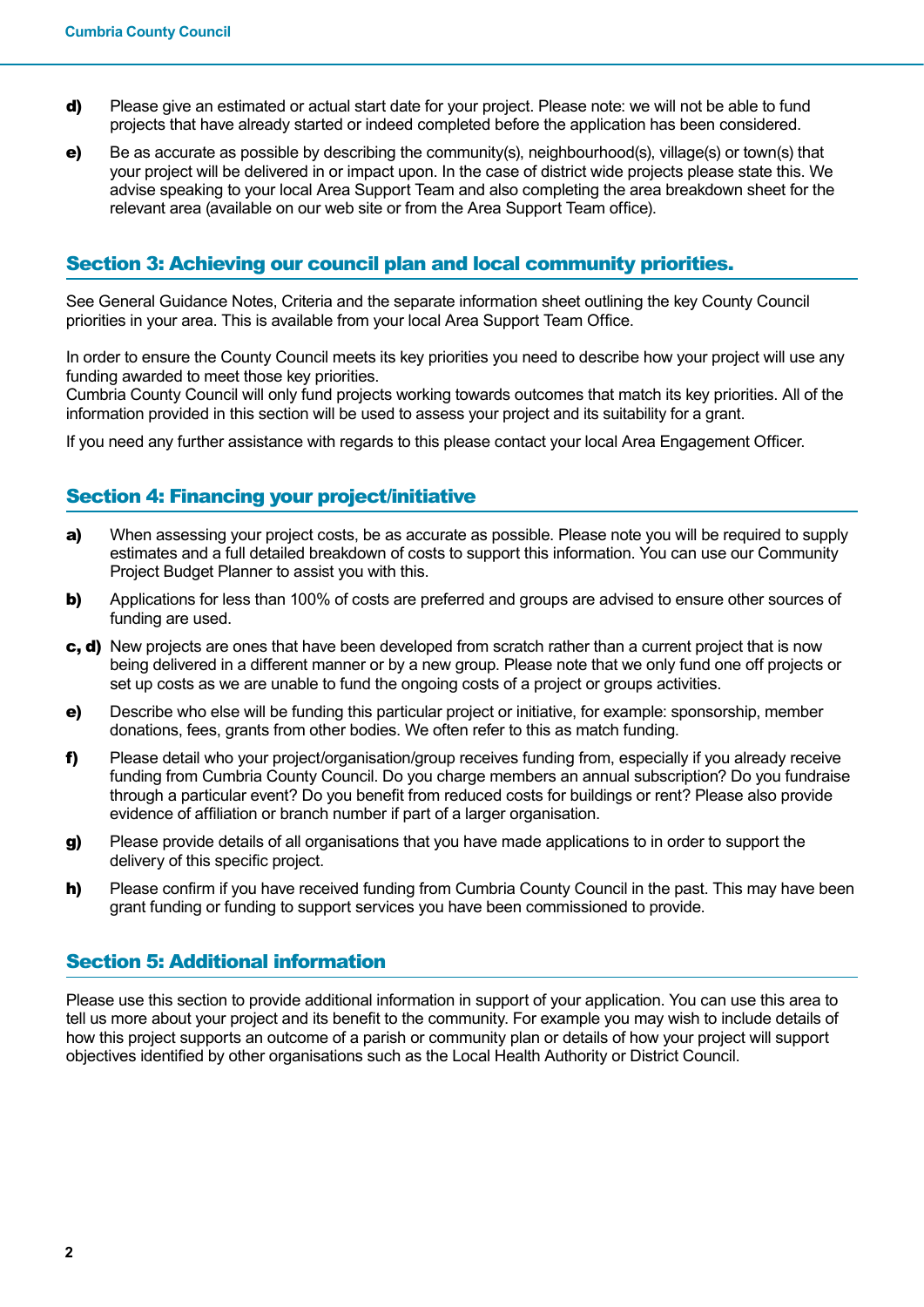## Section 6: Supporting documents

- a) You must provide at least two quotations or estimates from independent suppliers to support your application for funding. This demonstrates a value for money approach to planning your project and is considered good financial practice.
- **b)** A detailed breakdown of all costs associated with your project or initiative must be provided so that we can understand the key costs of your project. You should clearly list all projected income and expenditure associated with your project. All costs must match with quotations and estimates supplied as above. You can use our Community Project Budget Planner to assist you in producing a budget and breakdown of costs for your project.
- c) You are required to provide copies of your most recent bank statements for all accounts held in the name of your group/organisation. Copies must clearly show the account name, account number, branch sort code and address of your bank.
- d) Annual accounts need not be formal audited accounts but must be your official record of all income and expenditure over an annual period for your group/organisation.
- e) All groups or organisations receiving funding from Cumbria County Council must demonstrate a commitment to equality of opportunity that aims to eliminate all forms of discrimination. You will be required to provide a copy of your Equal Opportunities Policy or a written statement that is approved by your group/ committee which outlines your commitment to equal opportunities. If your group does not have a policy we advise that you contact Cumbria CVS for assistance.
- f) A constitution or other governing document (e.g. Articles of Association or Trust Deed) must be provided in support of your application. We can only fund constituted groups and if you are not yet constituted we advise that you contact Cumbria CVS for assistance.

If you are a local branch of a national, regional or countywide group/organisation (e.g. Girl Guides, BTCV, Scouts or Cumberland FA) you need only make reference to this in your application rather than provide the full document.

- g) Please send a copy of the last Annual Report prepared by your group/organisation. If you do not produce an annual report then please send us a copy of the minutes of your last Annual General Meeting. This demonstrates good governance.
- h) A Child Protection Policy must be provided if your group/organisation/project works with or comes into contact with Children or Young people. You policy should ensure that Criminal Records Bureau (CRB) checks are in place for all adults when activities include children, young people and other vulnerable persons.
- i) A Safeguarding Vulnerable Adults Policy must be provided if your project will involve working with or delivering services to vulnerable adults.

## Section 7: Declaration

We require at least two signatures on the application form from two different members of your committee who are authorised to sign on behalf of your group/organisation.

In making your declaration you have read, understand and are accepting the Terms & Conditions of Funding for Cumbria County Council. It is important that you have read and understood these terms and conditions before you sign the application form.